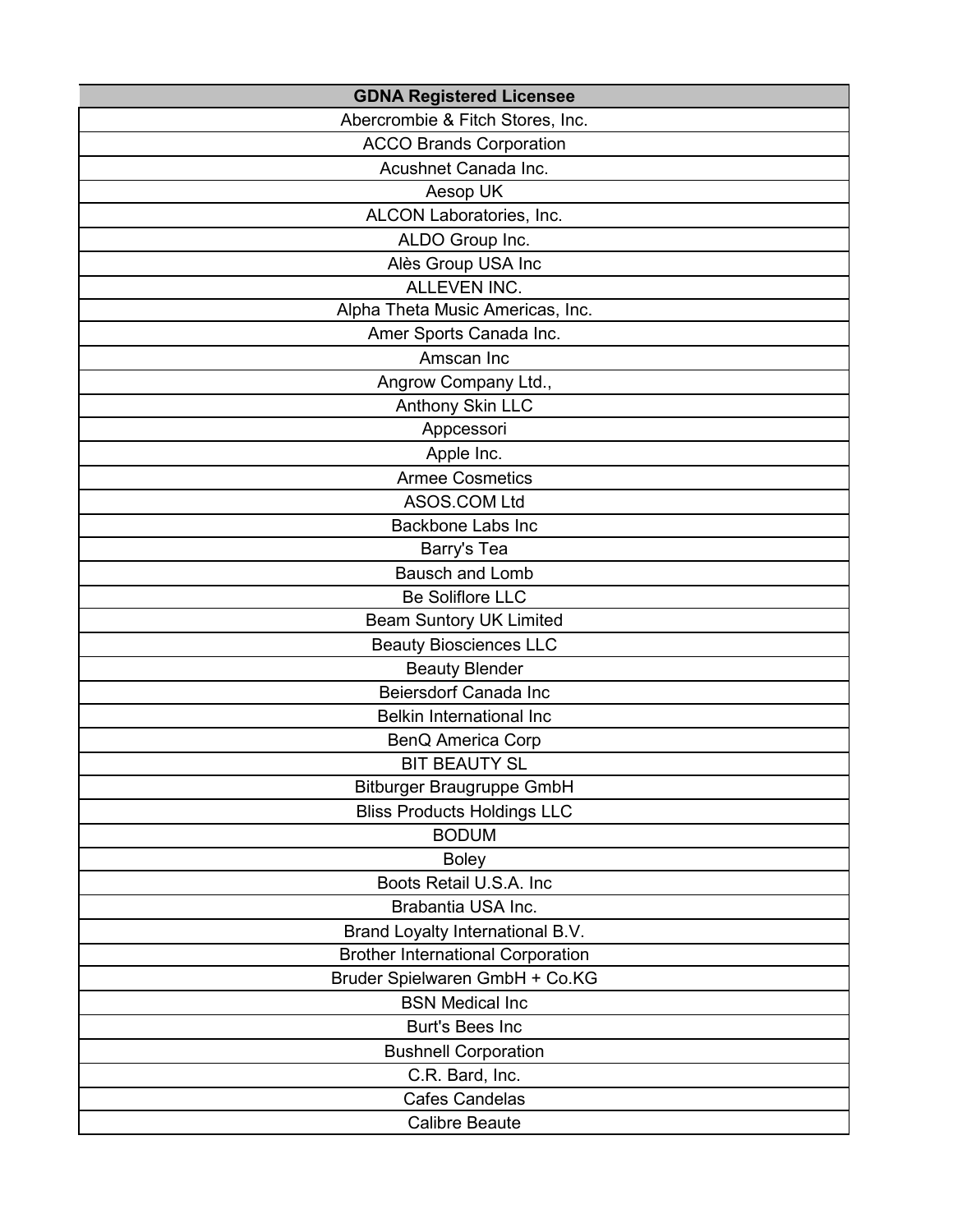| <b>Callaway Golf Company</b>               |
|--------------------------------------------|
| Camper Atlantic Corp.                      |
| Canon U.S.A., Inc                          |
| <b>Canus Goat's Milk Skin Care Product</b> |
| Carestream Health Canada Company           |
| Careway, Inc.                              |
| <b>CBI Distributing Corp</b>               |
| Cezanne Professional Products, LLC         |
| <b>Charlotte Tilbury Beauty Ltd</b>        |
| Choco-Diffussion                           |
| Church & Dwight, Co. Inc                   |
| ColArt International Holdings Ltd          |
| <b>Continental Reifen Deutschland GmbH</b> |
| Coppenrath Feingeback GmbH                 |
| Coravin Inc.                               |
| Costco Wholesale Corporation               |
| Coty Inc                                   |
| Crayola LLC                                |
| Creative Labs Pte. Ltd.                    |
| Cycle Water Ltd.                           |
| Deciem Inc.                                |
| <b>Dell Corporation</b>                    |
| Dermalab S.A.                              |
| Dermalogica                                |
| Design Go Ltd                              |
| <b>DevaCurl</b>                            |
| Diageo                                     |
| Digital Persona, Inc.                      |
| <b>DKB Household USA Corp</b>              |
| DMC Dollfus Mieg & Company Inc.            |
| Doll 10 Beauty                             |
| E.J. Papadopoulos S.A.                     |
| Eco Derma Lab Inc.                         |
| Edushape                                   |
| eSalon.com Limited                         |
| Etón Corp                                  |
| Evergreen Consumer Brands Inc.             |
| Facebook Technologies Ireland Ltd          |
| Fage USA Dairy Industry, Inc               |
| <b>Farouk Systems Group</b>                |
| <b>Fellowes Manufacturing Company</b>      |
| FENIX OUTDOOR IMPORTS                      |
| Firma Horst Schluckwerder                  |
| Foam and Substance Ltd.                    |
|                                            |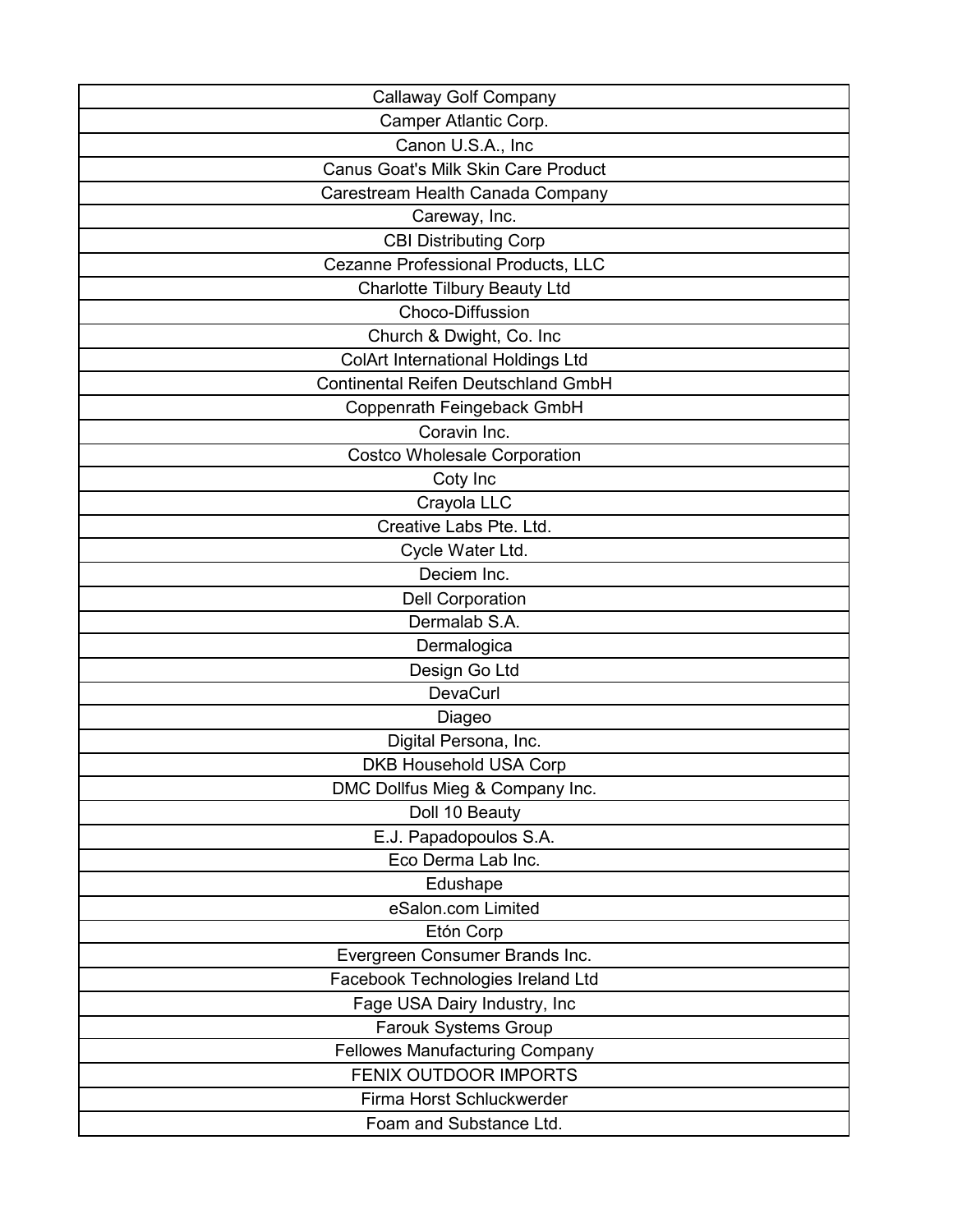| <b>Formula Z Cosmetics</b>                |
|-------------------------------------------|
| Fossil Group Inc                          |
| Fragrance Group London Ltd.               |
| Freudenberg Household Products            |
| Funko UK, Ltd                             |
| <b>Funrise Toy Company</b>                |
| <b>Games Workshop USA</b>                 |
| <b>Gap International Sourcing</b>         |
| <b>Garmin Switzerland GmbH</b>            |
| <b>GE Lighting</b>                        |
| Geobra Brandstätter Stiftung              |
| ghd Professional North America            |
| <b>GN Netcom A/S</b>                      |
| Google LLC                                |
| Groupe SEB Canada                         |
| Guillemot Inc.                            |
| Guylian USA Inc                           |
| H & M Hennes & Mauritz                    |
| HanesBrands, Inc                          |
| Harman International Industries JBL       |
| Hasbro Inc                                |
| <b>Head USA Inc</b>                       |
| Henry Lambertz                            |
| Hilti GmbH für Befestigungstechnik        |
| HP Canada Co                              |
| Husqvarna AB (publ)                       |
| IC Scandinavia AS c/o Fakturamottak       |
| <b>IKEA Supply AG - Kreditorenpool</b>    |
| Indeed Laboratories Inc.                  |
| <b>Inditex SA</b>                         |
| Inspired Beauty Brands, Inc.              |
| Instytutum AG                             |
| Integrity12 LLC                           |
| Intelligent I-N                           |
| <b>Inter Parfums</b>                      |
| International Innovation                  |
| <b>J&amp;J Consumer and Personal Care</b> |
| <b>JB Cosmetics</b>                       |
| JLA Direct LLC (dba Biff Bang Pow)        |
| John Paul Mitchell Hair Systems Inc       |
| Joules Ltd.                               |
| <b>Kendo Brands</b>                       |
| Kering Eyewear USA, Inc.                  |
| Kidkraft                                  |
|                                           |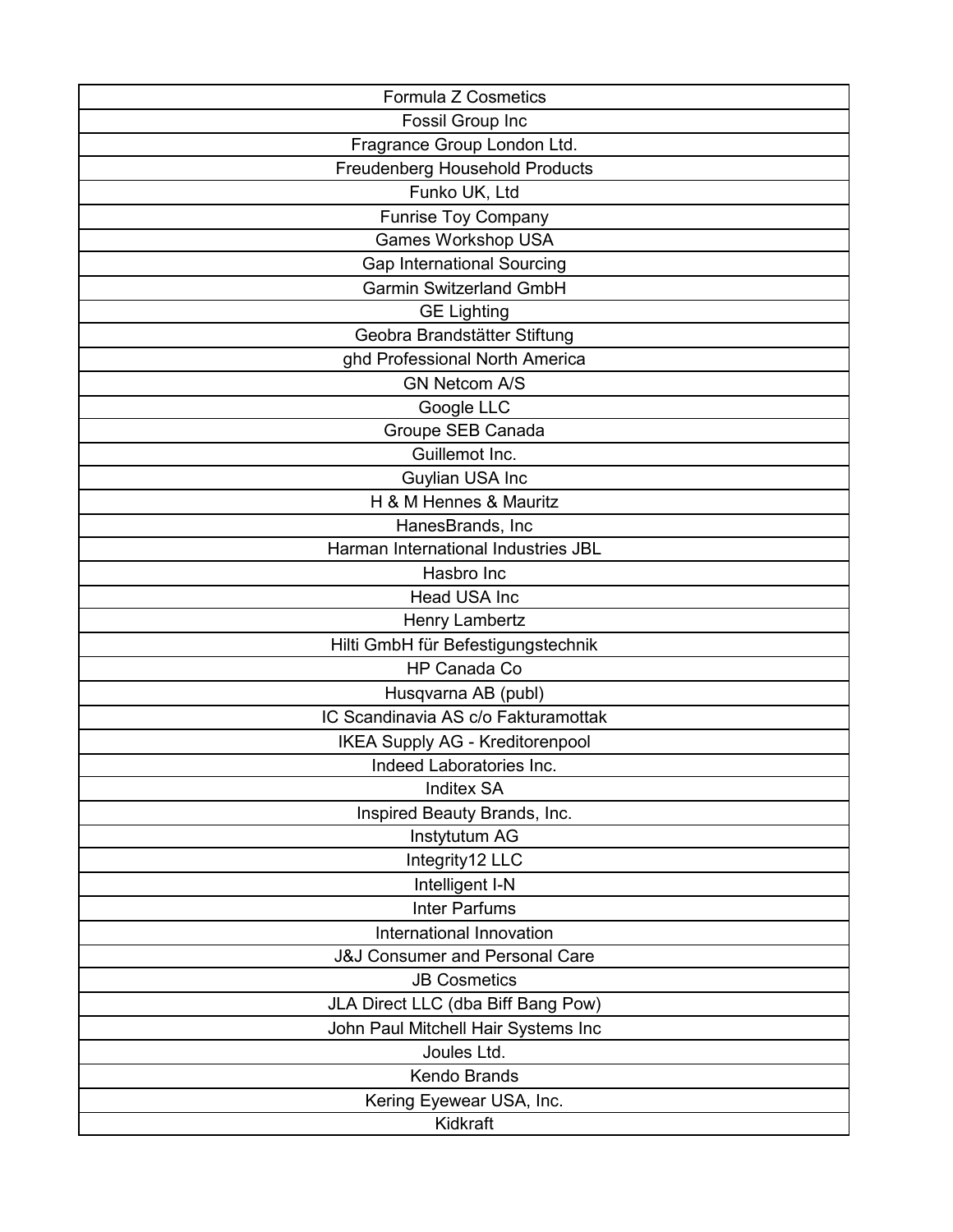| Kiko USA Inc.                      |
|------------------------------------|
| Kingston Technology Co LLP         |
| Kiss Products, Inc.                |
| KMS, Inc.                          |
| K'Nex Industries Inc.              |
| Kontoor Brands, Inc.               |
| KOSÉ Corporation                   |
| Koum Inspirations                  |
| <b>KPSS</b>                        |
| Kyocera Corporation                |
| LATHER, Inc                        |
| Leaders Cosmetics Co., Ltd.        |
| Leatherman Tool Group, Inc         |
| Lego Canada Inc.                   |
| Leifheit International, USA        |
| Lenovo (United States) Inc         |
| Les Parfumeries Fragonard          |
| Levi Strauss & Co. Europe          |
| <b>LG Electronics Canada</b>       |
| Lights4fun Limited                 |
| <b>Lily O'Brien's Chocolates</b>   |
| Lindt & Sprungli (Canada) Inc      |
| Logitech                           |
| L'Oréal Canada Inc. Shared Srv Ctr |
| Love Sun Body LLC                  |
| <b>Luxury Brand Partners</b>       |
| Macadamia Beauty LLC               |
| <b>MAESA LLC</b>                   |
| Maisto International Inc           |
| Malte Haaning Plastic A/S          |
| Manhattan Toy                      |
| Maped Helix USA Inc.               |
| Marc Anthony Cosmetics Inc         |
| <b>Marine Essence Biosciences</b>  |
| Marks and Spencer                  |
| Mary Kay Inc.                      |
| Mattel Canada Inc                  |
| Mavi Jeans                         |
| ME Cosmetics, LLC                  |
| Micron Technology, Inc.            |
| <b>Microsoft Corporation</b>       |
| Micro-Star International Co.       |
| Miele Canada Inc                   |
| MILBON co., Ltd                    |
|                                    |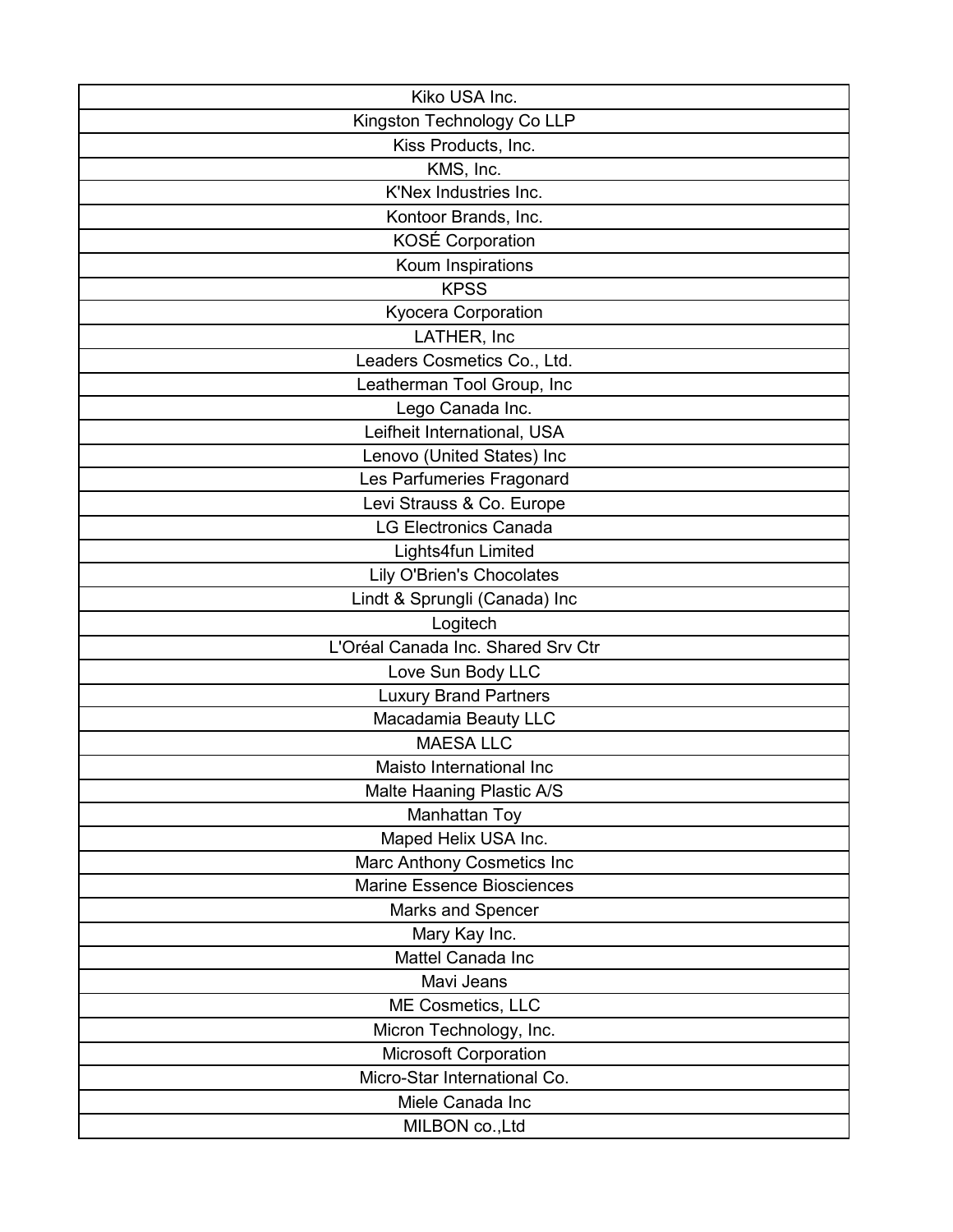| Molton Brown Ltd.                     |
|---------------------------------------|
| <b>MONAT Global Corp.</b>             |
| Monster Cable International Ltd       |
| Moose Toys LLC.                       |
| Morse Laboratories, L.P.              |
| Motormax Toy Factory Ltd              |
| <b>Nail Alliance LLC</b>              |
| Natracare LLC                         |
| Natura International, Inc.            |
| Nespresso USA, Inc.                   |
| <b>NETGEAR</b>                        |
| New Bright Canada                     |
| Next Holdings Ltd.                    |
| NIKE Inc.                             |
| Nikon Inc.                            |
| Nippon Menard Cosmetics Co. Ltd.      |
| Nutram Pet Products Inc.              |
| ONEOSEVEN Co., Ltd.                   |
| OnePlus Technology (Shenzhen) Co.,    |
| Orico London Ltd                      |
| Pactiv LLC                            |
| Paglieri S.p.A                        |
| Paka Preschool Products Ltd.          |
| Panasonic Canada Inc                  |
| PAPO International Inc c/o            |
| PartyLite Worldwide Inc               |
| <b>Pentel Stationery Canada</b>       |
| Pioneer Electonics (USA) Inc.         |
| Playfusion Ltd.                       |
| PNY Technologies, Inc                 |
| Pressman Toy Corp                     |
| Primark US Corp                       |
| Procaffe USA Inc.                     |
| <b>PRYM Consumer Canada</b>           |
| Puig USA Inc.                         |
| Rakuten Kobo                          |
| <b>Rare Beauty</b>                    |
| Remy USA Inc                          |
| <b>Revion Consumer Products Corp</b>  |
| Revolution Beauty Inc.                |
| <b>Rituals Cosmetic Enterprise BV</b> |
| rms beauty                            |
| Romer LLC                             |
| Rose Blossum Ltd.                     |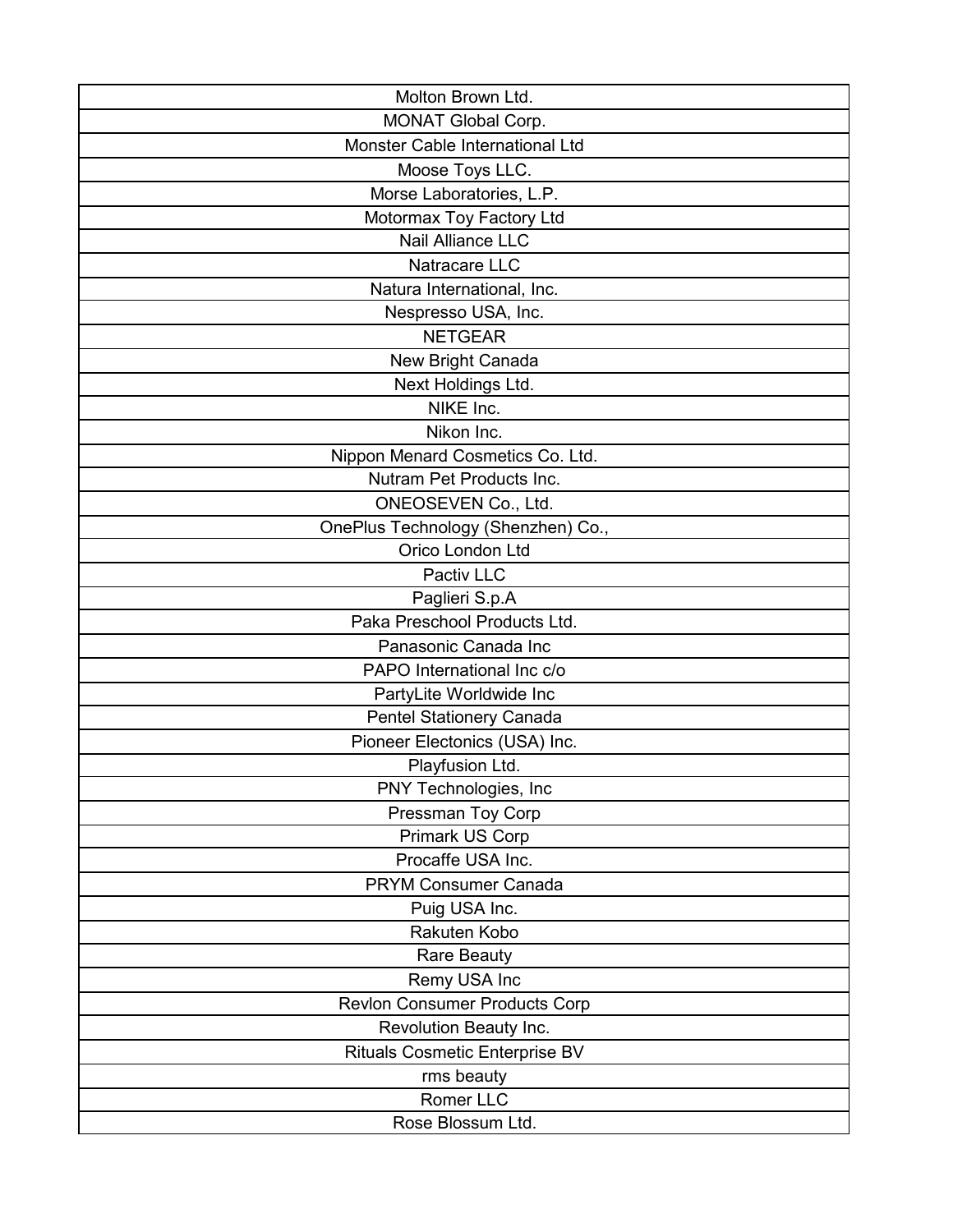| Royal Brush Manufacturing (U.S.)    |
|-------------------------------------|
| Rubie's Costume Company             |
| Rubies II, LLC                      |
| S&G Hampton Sun LLC                 |
| Safari Ltd USA                      |
| Samsung Electronics America, Inc.   |
| <b>Santee Cosmetics USA</b>         |
| <b>Shared Planet</b>                |
| Shiseido Company, Limited           |
| Sigma Corporation of America        |
| Skullcandy, Inc.                    |
| Sleek International Ltd             |
| <b>SLG Brands Limited</b>           |
| Slip Silk Pillowcase LLC            |
| Sogrape Vinhos, S.A.                |
| Sorbion GmbH & Co. KG.              |
| Space Brands Ltd                    |
| Sphatika International LLC          |
| Spinmaster Ltd                      |
| Stampin' Up! Inc.                   |
| <b>Stihl Limited</b>                |
| Strivectin Operating Co.            |
| Swarovski North America Limited     |
| <b>TCC (Canada) Limited</b>         |
| Texas Instruments Incorporated      |
| The Bonne Bell Company              |
| The Boston Beer Company             |
| The GelBottle Inc.                  |
| The Pampered Chef Ltd               |
| TIGI Linea, LP                      |
| <b>Timex Group</b>                  |
| <b>TMP</b> International Inc        |
| TomTom International B.V.           |
| <b>TOMY International Inc</b>       |
| Tower 28 Beauty                     |
| Trodat USA Inc.                     |
| <b>Troll Cosmetics GmbH</b>         |
| Unomedical                          |
| Van de Velde NV                     |
| <b>Verbatim Americas LLC</b>        |
| Vicenzi S.P.A.                      |
| <b>Victorinox Swiss Army</b>        |
| Voyetra Turtle Beach                |
| <b>Wacom Technology Corporation</b> |